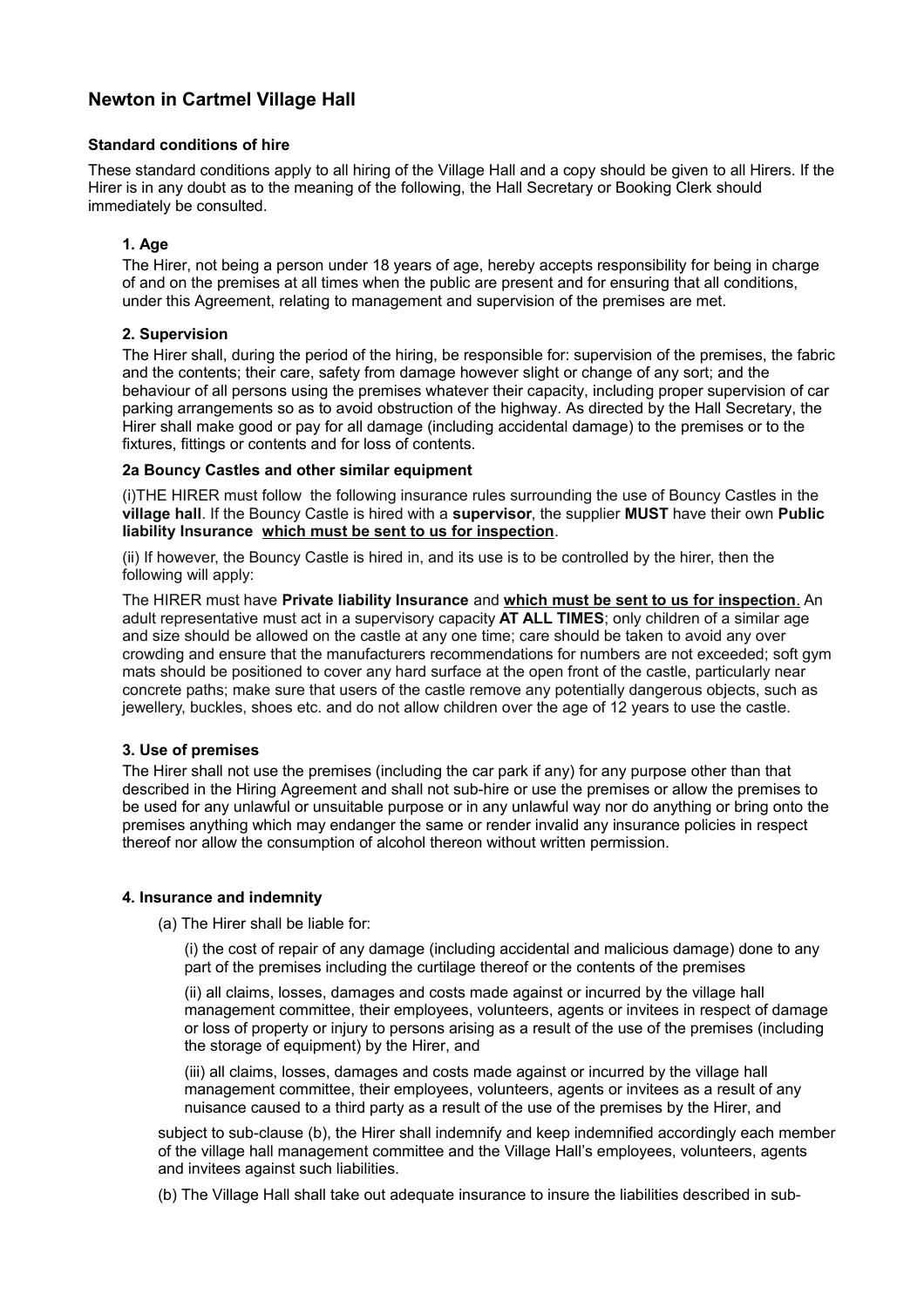clauses (a)(i) above and may, in its discretion and in the case of non commercial hirers, insure the liabilities described in sub-clauses (a) (ii) and (iii) above. The village hall shall claim on its insurance for any liability of the Hirer hereunder but the Hirer shall indemnify and keep indemnified each member of the village hall management committee and the village hall's employees, volunteers, agents and invitees against (a) any insurance excess incurred and (b) the difference between the amount of the liability and the monies received under the insurance policy.

(c) Where the Village Hall does not insure the liabilities described in sub-clauses (a)(ii) and (iii) above, the Hirer shall take out adequate insurance to insure such liability and on demand shall produce the policy and current receipt or other evidence of cover to the Village Hall Secretary. Failure to produce such policy and evidence of cover will render the hiring void and enable the Village Hall Secretary to rehire the premises to another Hirer.

The Village Hall is insured against any claims arising out of its **own** negligence.

# **5. Gaming, betting and lotteries**

The Hirer shall ensure that nothing is done on or in relation to the premises in contravention of the law relating to gaming, betting and lotteries.

# **6. Music Copyright licensing**

The Hirer shall ensure that the Village Hall holds relevant licences under Performing Right Society (PRS) and the Phonographic Performance Licence (PPL) or, where appropriate, the hirer holds a licence.

# **7. Film**

Children shall be restricted from viewing age-restricted films classified according to the recommendations of the British Board of Film Classification. Hirers should ensure that they have the appropriate copyright licences for film.

#### **8. Childcare Act 2006**

The Hirer shall ensure that any activities for children under eight years of age comply with the provisions of the Childcare Act 2006 and the Safeguarding Vulnerable Groups Act 2006 and only fit and proper persons who have passed the appropriate Criminal Records Bureau checks should have access to the children. Checks may also apply where children over eight and vulnerable adults are taking part in activities. The Hirer shall provide the village hall management committee with a copy of their CRB check and Child Protection Policy on request.

#### **9. Public safety compliance**

The Hirer shall comply with all conditions and regulations made in respect of the premises by the Local Authority, the Licensing Authority, and the hall's Fire Risk Assessment or otherwise, particularly in connection with any event which constitutes regulated entertainment, at which alcohol is sold or provided or which is attended by children. The Hirer shall also comply with the hall's health and safety policy.

The Fire Service shall be called to any outbreak of fire, however slight, and details shall be given to the secretary of the management committee.

- (a) The Hirer acknowledges that they have received instruction in the following matters:
	- The action to be taken in event of fire. This includes calling the Fire Brigade and evacuating the hall.

• The location and use of fire equipment. (Include diagram of location when handing over keys.)

- Escape routes and the need to keep them clear.
- Method of operation of escape door fastenings.
- Appreciation of the importance of any fire doors and of closing all fire doors at the time of a fire.
- Location of the first aid box.
- (b) In advance of any activity whether regulated entertainment or not the Hirer shall check the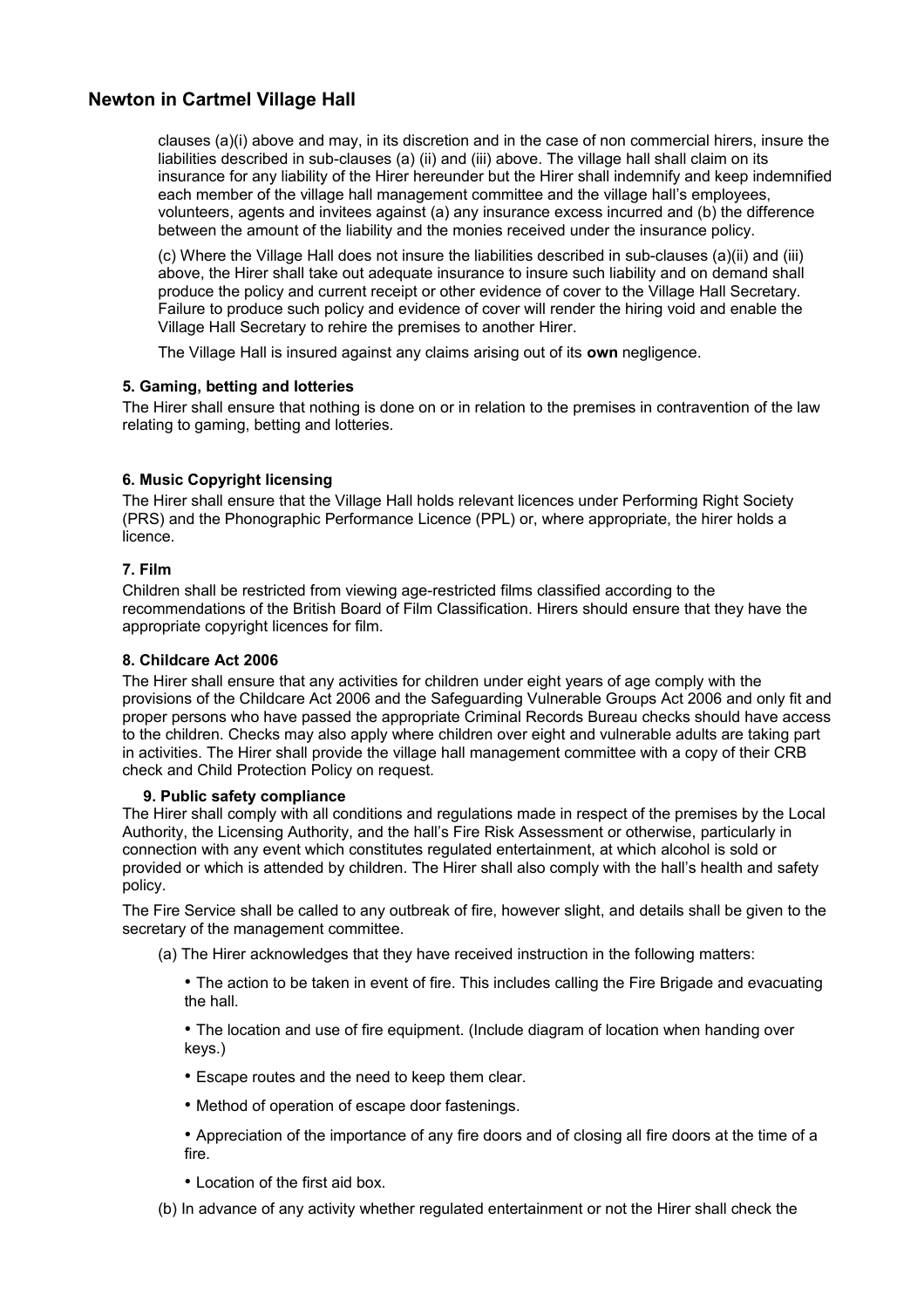following items:

• That all fire exits are unlocked and panic bolts in good working order.

• That all escape routes are free of obstruction and can be safely used for instant free public exit

- That any fire doors are not wedged open.
- That exit signs are illuminated.
- That there are no obvious fire hazards on the premises.

• That emergency lighting supply illuminating all exit signs and routes are turned on during the whole of the time the premises are occupied (if not operated by an automatic mains failure switching device).

## **10. Noise**

The Hirer shall ensure that the minimum of noise is made on arrival and departure, particularly late at night and early in the morning. The Hirer shall, if using sound amplification equipment, make use of any noise limitation device provided at the premises and comply with any other licensing condition for the premises.

## **11. Drunk and disorderly behaviour and supply of illegal drugs**

The Hirer shall ensure that in order to avoid disturbing neighbours to the hall and avoid violent or criminal behaviour; care shall be taken to avoid excessive consumption of alcohol. No illegal drugs may be brought onto the premises. Drunk and disorderly behaviour shall not be permitted either on the premises or in its immediate vicinity. Any person suspected of being drunk, under the influence of drugs or who is behaving in a violent or disorderly way shall be asked to leave the premises in accordance with the Licensing Act 2003.

#### **12. Health and hygiene**

The Hirer shall, if preparing, serving or selling food, observe all relevant food health and hygiene legislation and regulations. In particular dairy products, vegetables and meat on the premises must be refrigerated and stored in compliance with the Food Temperature Regulations. The premises are provided with a refrigerator and thermometer. If kitchen facilities are to be used, then please use the procedures provided. The committee has access to a volunteer who will give advice if required.

#### **13. Electrical appliance safety**

The Hirer shall ensure that any electrical appliances brought by them to the premises and used there shall be safe, in good working order, and used in a safe manner in accordance with the Electricity at Work Regulations 1989. Where a residual circuit breaker is provided the Hirer must make use of it in the interests of public safety.

#### **14. Stored equipment**

The Village Hall accepts no responsibility for any stored equipment or other property brought on to or left at the premises, and all liability for loss or damage is hereby excluded. All equipment and other property (other than stored equipment) must be removed at the end of each hiring or fees will be charged for each day or part of a day at the hire fee per hiring until the same is removed.

The Village Hall may use its discretion in any of the following circumstances:

(a) Failure by the Hirer either to pay any charges in respect of stored equipment due and payable or to remove the same within 7 days after the agreed storage period has ended.

(b) Failure by the Hirer to dispose of any property brought on to the premises for the purposes of the hiring. This may result in the village hall management committee disposing of any such items by sale or otherwise on such terms and conditions as it thinks fit, and charge the Hirer any costs incurred in storing and selling or otherwise disposing of the same.

#### **15**. **Smoking**

The Hirer shall, and shall ensure that the Hirer's invitees, comply with the prohibition of smoking in public places provisions of the Health Act 2006 and regulations made thereunder. Any person who breaches this provision shall be asked to leave the premises. The Hirer shall ensure that anyone wishing to smoke does so outside and disposes of cigarette ends, matches etc. in a tidy and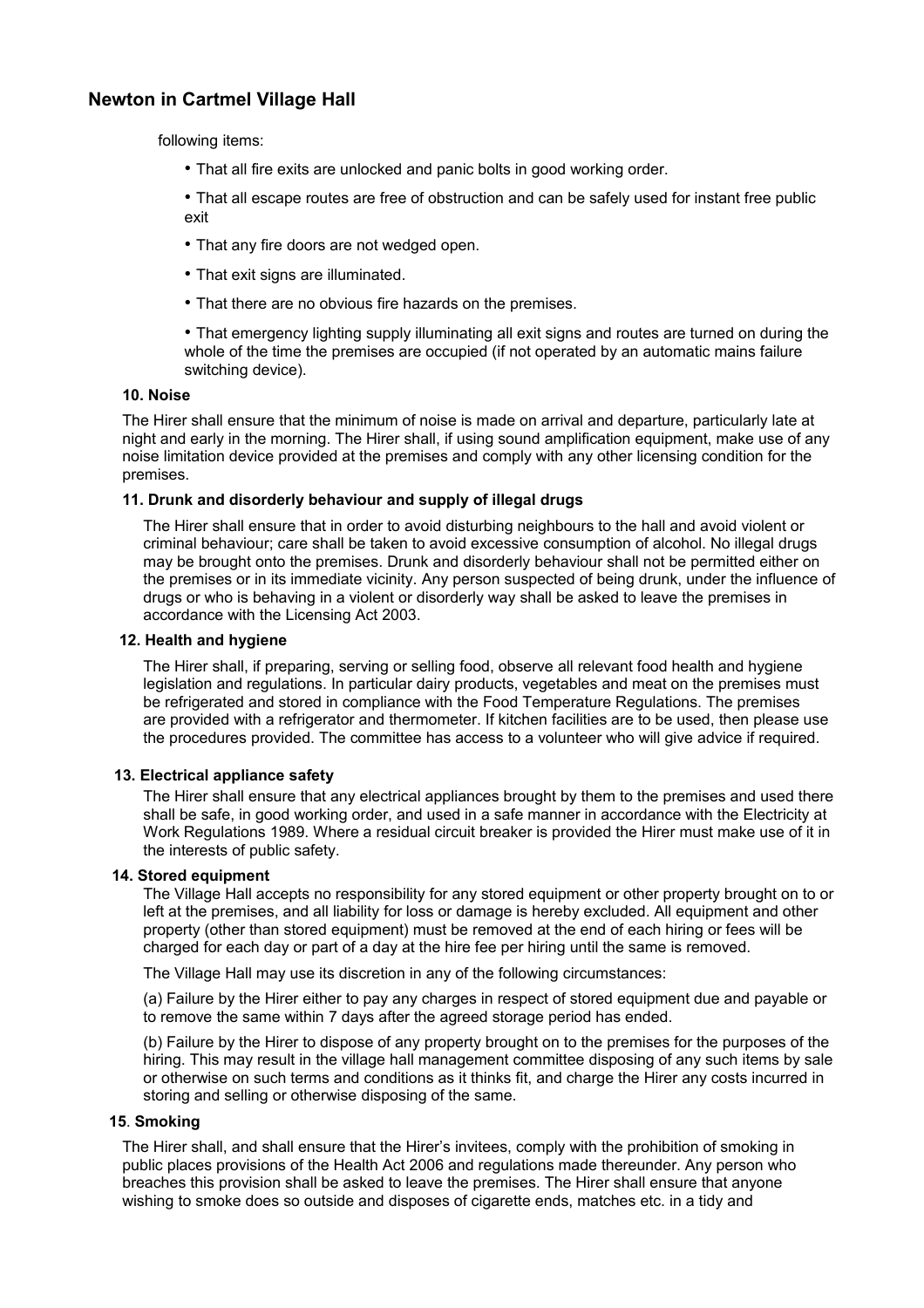responsible manner, so as not to cause a fire.

#### **16**. **Accidents and dangerous occurrences**

Any failure of equipment belonging to the village hall or brought in by the Hirer must also be reported **as soon as** possible. The Hirer must report all accidents involving injury to the public to a member of the village hall management committee **as soon as** possible and complete the relevant section in the village hall's accident book. Certain types of accident or injury must be reported on a special form to the Incident Contact Centre. The Village Hall Secretary will give assistance in completing this form and can provide contact details of the Incident Contact Centre. This is in accordance with the Reporting of Injuries, Diseases and Dangerous Occurrences Regulations 1995 (RIDDOR).

## **17. Explosives and flammable substances**

The hirer shall ensure that:

(a) Highly flammable substances are not brought into, or used in any part of the premises and that

(b) No internal decorations of a combustible nature (e.g. polystyrene, cotton wool) shall be erected without the consent of the management committee. No decorations are to be put up near light fittings or heaters.

#### **18. Heating**

The Hirer shall ensure that no unauthorised heating appliances shall be used on the premises when open to the public without the consent of the management committee. Portable Liquefied Propane Gas (LPG) heating appliances shall not be used.

## **19. Animals**

Please be considerate if bringing a dog into the hall. No animals whatsoever are to enter the kitchen at any time.

## **20. Fly posting**

The Hirer shall not carry out or permit fly posting or any other form of unauthorised advertisements for any event taking place at the premises, and shall indemnify and keep indemnified each member of the village hall's management committee accordingly against all actions, claims and proceedings arising from any breach of this condition. Failure to observe this condition may lead to prosecution by the local authority.

#### **21. Sale of goods**

The Hirer shall, if selling goods on the premises, comply with Fair Trading Laws and any code of practice used in connection with such sales. In particular, the Hirer shall ensure that the total prices of all goods and services are prominently displayed, as shall be the organiser's name and address and that any discounts offered are based only on Manufacturers' Recommended Retail Prices.

#### **22. Cancellation**

The Village Hall reserves the right to cancel this hiring by written notice to the Hirer in the event of:

(a) the premises being required for use as a Polling Station for a Parliamentary or Local Government election or by-election

(b) the Village Hall management committee reasonably considering that (i) such hiring will lead to a breach of licensing conditions, if applicable, or other legal or statutory requirements, or (ii) unlawful or unsuitable activities will take place at the premises as a result of this hiring

(c) the premises becoming unfit for the use intended by the Hirer

(d) an emergency requiring use of the premises as a shelter for the victims of flooding, snowstorm, fire, explosion or those at risk of these or similar disasters.

In any such case the Hirer shall be entitled to a refund of any deposit/payment already paid, but the Village Hall shall not be liable to the Hirer for any resulting direct or indirect loss or damages whatsoever.

# **23. End of hire**

The Hirer shall be responsible for leaving the premises and surrounding area in a clean and tidy condition, properly locked and secured unless directed otherwise and any contents temporarily removed from their usual positions properly replaced, otherwise the village hall shall be at liberty to make an